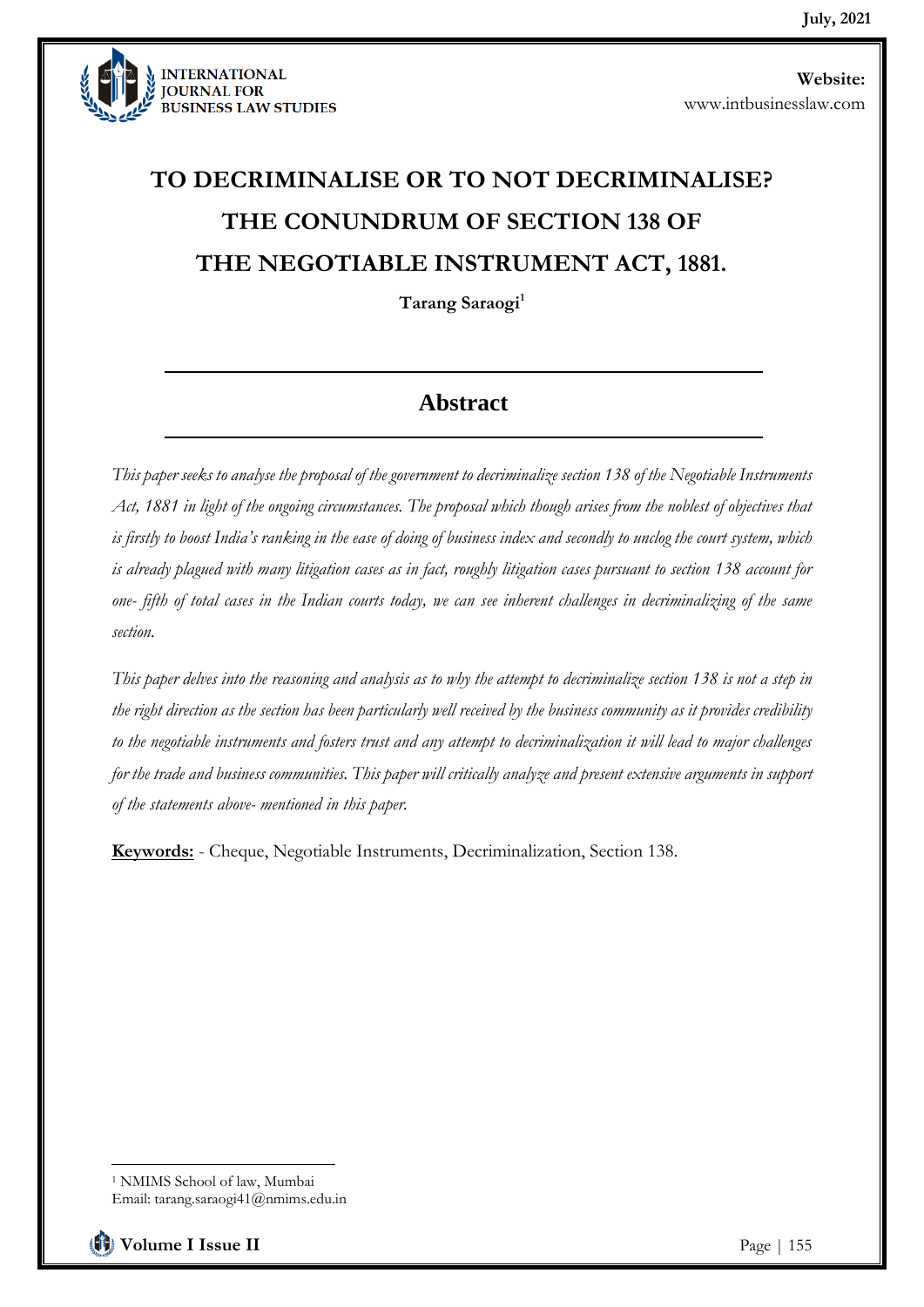

### **Introduction**

The government recently vide its notification tiled "Statement of Reason"<sup>2</sup> announced the proposal to amend section 138 of the Negotiable Instruments Act<sup>3</sup> (hereinafter NI Act). The said proposal was carried out in furtherance of the objective of easing the doing of business ranking which has been the hallmark of this governments policy<sup>4</sup> coupled with other reasons like unclogging the court system and increasing the overall efficacy of the system as for a matter of fact more than 20% of litigation the court faces pertain to cheque bounce under section 138 of the NI Act.<sup>5</sup>

Section 138 of NI Act has been given a criminal overtone despite it being a civil wrong to deter possible defaulters from defaulting as credit is given on trust and good faith and a single act of dishonestly is bound to have ripple effects on the economy as a whole. The government's proposal has caused widespread debate as to whether the section should be decriminalized or whether it should be left as it is.

This paper attempts to critically analyze and present a holistic picture surrounding the dishonour of cheque under Negotiable Instrument Act and if the same should attract criminal liability or whether it should be classified only as a civil wrong. The paper seeks to understand the same through the objectives and purpose of the Negotiable Instruments Act, 1881 and by critically analysing section 138 of the Act as the section is of utmost importance for it has direct effect on the whole economy because of the prevalent use of the instrument by the business community in their everyday transactions.

Further cheques stem its importance from the fact that it is also a credible and trustworthy form of negotiable instrument around the world and is a legal tender of the government and is duly sanctioned by law making the provision of utmost importance as far as trust quotient and credibility of the negotiable instrument is concerned.

<sup>2</sup> Ministry of Finance, Government of India, *Decriminalization of Minor Offences for Improving Business Sentiment and Unclogging Court Processes* (8th June 2020).

<sup>3</sup> Negotiable Instruments Act, 1881.

<sup>&</sup>lt;sup>4</sup> NDA Government, 17<sup>th</sup> Lok Sabha elected in May 2019.

<sup>&</sup>lt;sup>5</sup> See, 213<sup>th</sup> Law Commission Report, 2018.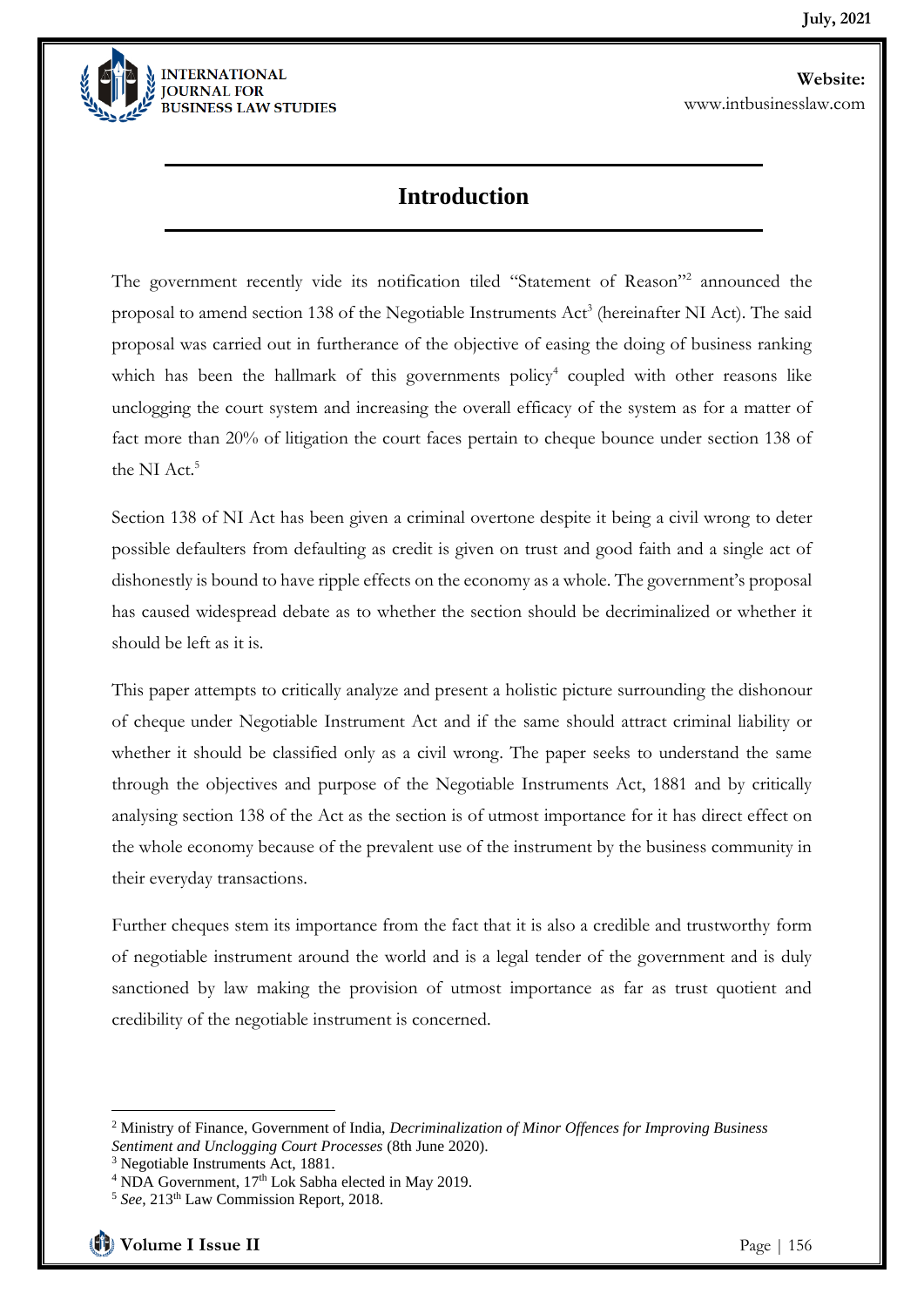

# **REVIEW OF LITERATURE**

**I.** Yasika Saravria (2020)<sup>6</sup> in her research paper titled "Decriminalizing The Offense of Dishonour of Cheque: Why not Desirable?" emphasizes the need to not decriminalize the section given the nature of the objectives and purpose for which the Negotiable Instruments Amendment Act was brought in by the government in the year 1989 which was for tackling and preventing huge amounts of frauds and to ensure that the credibility of the instrument remains intact.

The author argues that the parliament brought criminal penalty to inculcate a sense of financial discipline with regards to matters pertaining to the businesses and trade. The author further argues that the objectives of the act should not be ignored, given the scenario in India where cheques are often issued to stall honest creditors and sometimes even defraud them. It is emphasized that the smooth functioning of the credit line would require belief and integrity in the system and the same shall not be possible without levying criminal penalty on the defaulter.

II. Devansi Desai (2020)<sup>7</sup> in her research paper titled "Decriminalising Section 138 of Negotiable Instruments Act, 1881: Whether a right manoeuvre to boost the economy?" argues that the Negotiable Instruments are the oils and wheels of the business world and their integrity should never be doubted.

The author states that decriminalizing the section would free the defaulter of any kind of criminal liability and also would increase chance of no recovery in the future and the same would be a threat to the business community who primarily deals with such instruments. The author further argues that the same will also defeat the purpose of the NI Act and increase circulation of false cheques in the economy and therefore such a move should not be resorted to by the government.

<sup>6</sup> Yasika Saravria (2020) "Decriminalizing The Offense of Dishonour of Cheque: Why not Desirable" available a[t https://www.mondaq.com/india/financial-services/955680/decriminalising-the-offence-of-dishonour-of](https://www.mondaq.com/india/financial-services/955680/decriminalising-the-offence-of-dishonour-of-cheque-why-not-desirable#_ftnref5)[cheque-why-not-desirable#\\_ftnref5](https://www.mondaq.com/india/financial-services/955680/decriminalising-the-offence-of-dishonour-of-cheque-why-not-desirable#_ftnref5) last visited on March 15, 2021.

<sup>7</sup> Devansi Desai (2020) "Decriminalising Section 138 of Negotiable Instruments Act, 1881: Whether a right manoeuvre to boost the economy?" available at [http://www.tjprc.org/publishpapers/2-52-1600671345-](http://www.tjprc.org/publishpapers/2-52-1600671345-6IJPSLIRDEC20206.pdf) [6IJPSLIRDEC20206.pdf](http://www.tjprc.org/publishpapers/2-52-1600671345-6IJPSLIRDEC20206.pdf) (last visited 20th March 2021).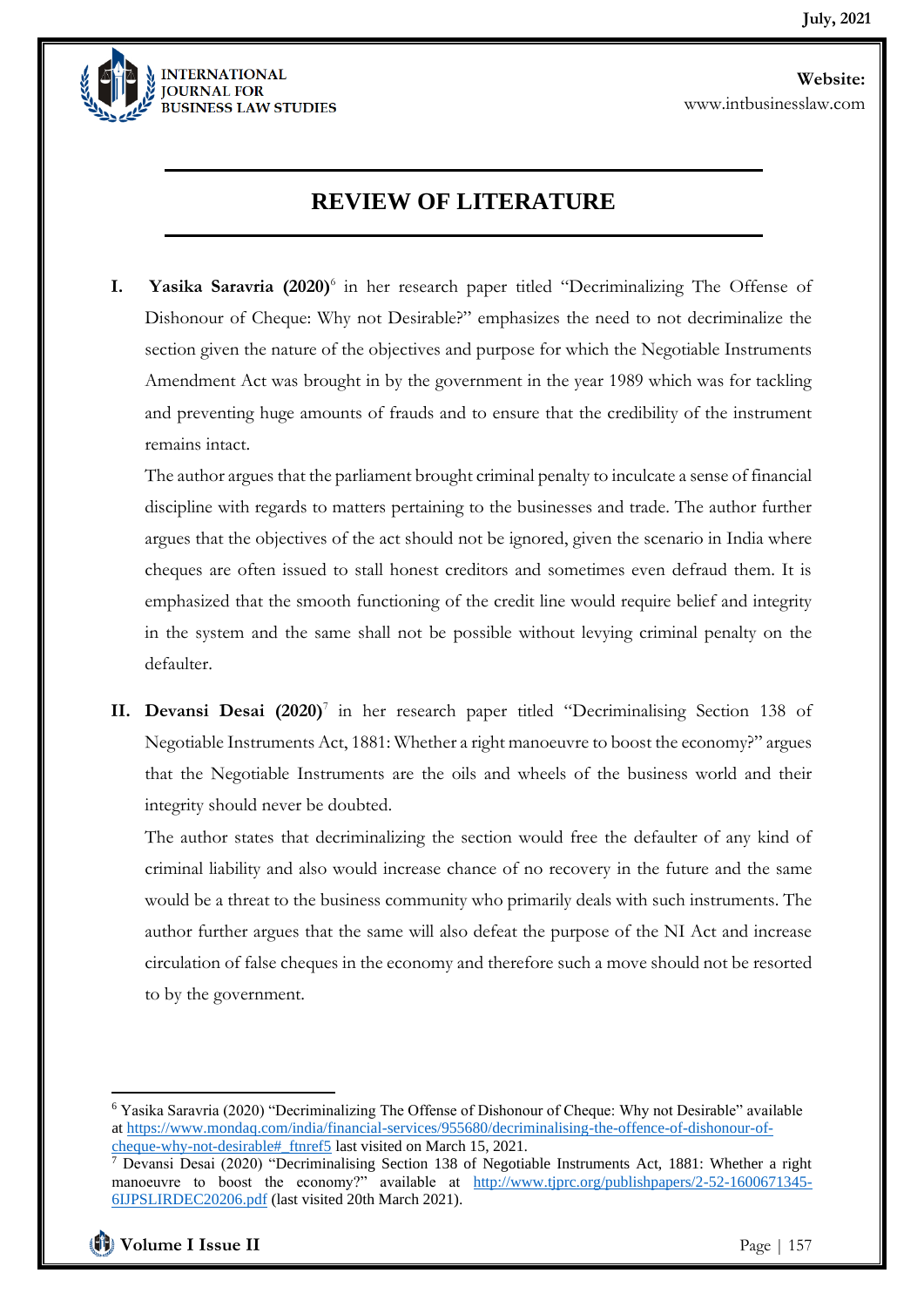

**III. Palash Taking (2020)<sup>8</sup>** in his research paper titled "Decriminalization of Criminal Offence Under Section 138 Of Negotiable Instruments Act, 1881" states that section 138 of the Negotiable Instruments Act should not be decriminalized because it will remove the fear of any criminal penalty and no fear of any criminal punishment would reduce the integrity of the system which in turn would lead to increase in fraud cases of cheques issued and their subsequent dishonor.

The author further argues that in any case the provision of section 138 has a safeguard for an honest drawer of the cheque as criminal proceedings could be started only after giving a total of more than 45 days in notice to the drawer of such a cheque. Further the author provides that since most of the cases coming under this section gets compounded at an early stage, there is no need to decriminalize the section.

**IV. Krrishna Singhania (2020)<sup>9</sup>** in his research paper titled "Section 138 Of Negotiable Instruments Act: Overview" states that cheques are used as a widely used method for payment and that post- dated cheques are also used as a means for security in terms of business deals, thereby ensuring of trust a mandatory requirement for such negotiable instruments.

The author further argues that cheques which are offered with the objectives of deferred payment and which are in fact accepted by the payee in good faith should not be made to suffer on account of non- payment and which in fact necessitates the requirement of criminal penalty to be imposed. The author further states that penal provisions ensures to a large extent that obligations are honored on both sides of the table and therefore the government should not think of decriminalizing the said section.

<sup>8</sup> Palash Taking (2020) in his research paper titled "Decriminalization of Criminal Offence Under Section 138 Of Negotiable Instruments Act, 1881" available at [https://www.mondaq.com/india/crime/966664/decriminalization](https://www.mondaq.com/india/crime/966664/decriminalization-of-criminal-offence-under-section-138-of-negotiable-instruments-act-1881)[of-criminal-offence-under-section-138-of-negotiable-instruments-act-1881](https://www.mondaq.com/india/crime/966664/decriminalization-of-criminal-offence-under-section-138-of-negotiable-instruments-act-1881) (last visited 30th February 2021). <sup>9</sup> Krrishna Singhania (2020) in his research paper titled "Section 138 Of Negotiable Instruments Act: Overview" available at [https://www.mondaq.com/india/financial-services/812822/section-138-of-negotiable-instruments](https://www.mondaq.com/india/financial-services/812822/section-138-of-negotiable-instruments-act-overview?type=popular)[act-overview?type=popular](https://www.mondaq.com/india/financial-services/812822/section-138-of-negotiable-instruments-act-overview?type=popular) (last visited on 30<sup>th</sup> January 2021).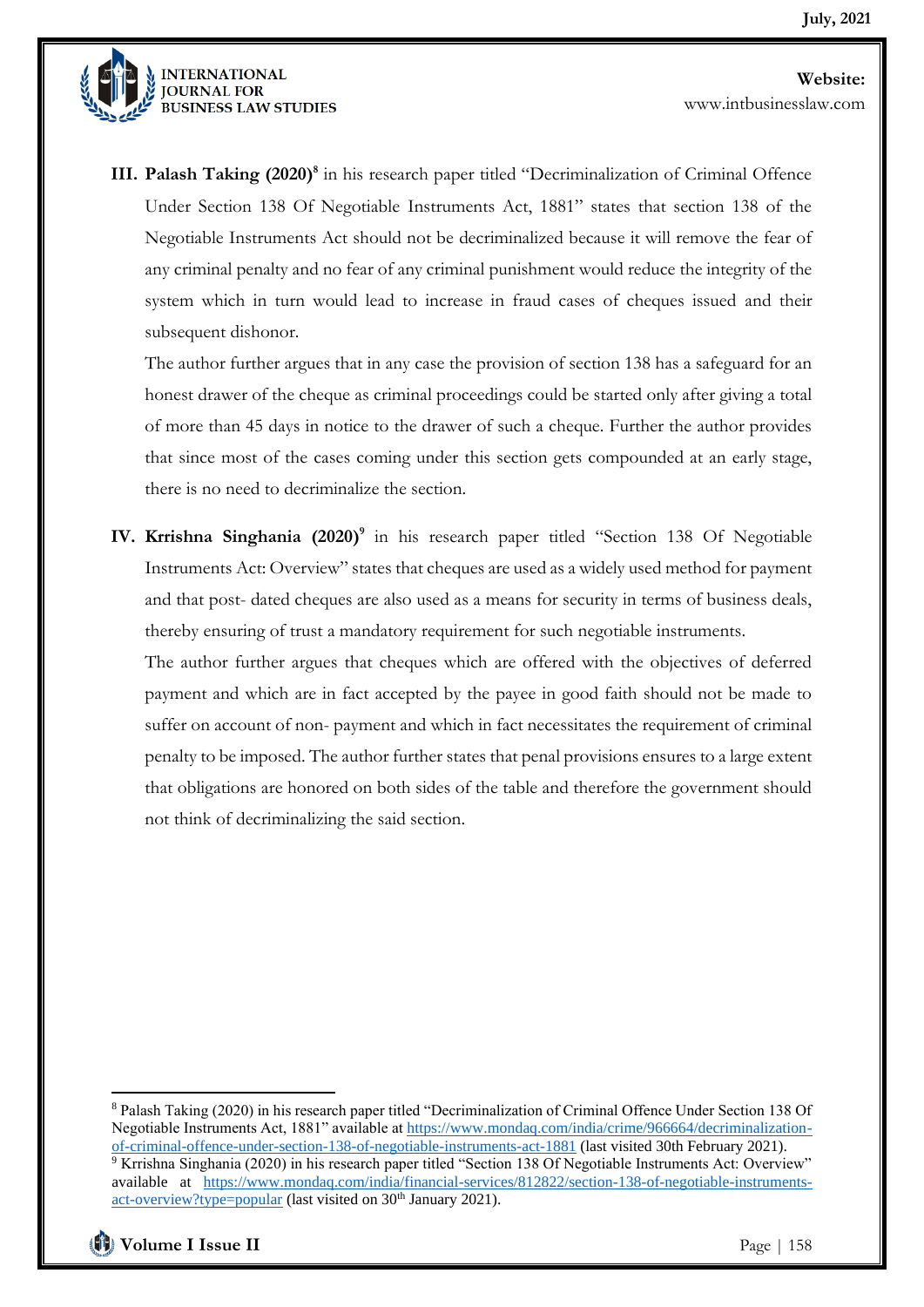

## **Understanding Negotiable Instruments**

Negotiable Instruments were brought about by the society to attain a convenient method of transferring money. The Act on Negotiable Instruments provides for different types of negotiable instruments such as bill of exchange, promissory notes, cheques, etc.<sup>10</sup> For the purpose of this paper, the author has limited its scope to covering only cheques and its decriminalization aspect under section 138 of the Negotiable Instruments.

With the advent of technology and the sheer development of the banking sector and the presence of bank branches in most locations, cheques became one of the most favorable Negotiable Instruments used by people, both in the business world and in everyday transactions $^{11}$ . A cheque can be classified as an acknowledged bill of exchange which is drawn on a specific bank and is not expressed to be otherwise payable than on demand and it includes the electronic image of a truncated cheque and a cheque in the electronic form.<sup>12</sup>

Cheque as a mode of payment system became widely used therefore stemmed the reason for its control in the interest of the general public. Cheques are generally issued with the intention that it may be paid at an earlier date.<sup>13</sup> A transaction by the mode of cheque generally involves three people: the drawer, the payee and the drawee. Drawer can be said to be the person who draws the said cheque so in question, the payee is the party that receives the money so mentioned in the cheque and the drawee is the bank to which the command to pay is given by the drawer of the cheque. Further a cheque can be classified as a bearer cheque, order cheque, post- dated cheque, open or crossed cheque depending upon the contents of the cheque.

A bearer cheque<sup>14</sup> is a cheque in which the holder of the negotiable instrument is the person to whom payment would be made and the instrument is transferable. In the case of order cheque<sup>15</sup>, payment is to be made to the person mentioned in the negotiable instrument and no one else and the bank will do it due diligence before moving ahead with it.

<sup>10</sup> Section 64, *The Negotiable Instruments Act,* 1881

<sup>&</sup>lt;sup>11</sup> RBI Annual Report titled "Discussion Paper on Disincentivizing Issuance and Usage of Cheques", 2013

<sup>12</sup> Section 6, *The Negotiable Instruments Act*, 1881

<sup>13</sup> S.N. Gupta, *Dishonour of Cheque, Liability Civil and Criminal, Universal Law Publication* (2002) 12.

<sup>14</sup> Section 13, *The Negotiable Instruments Act,* 1881

<sup>15</sup> Section 85, *The Negotiable Instruments Act,* 1881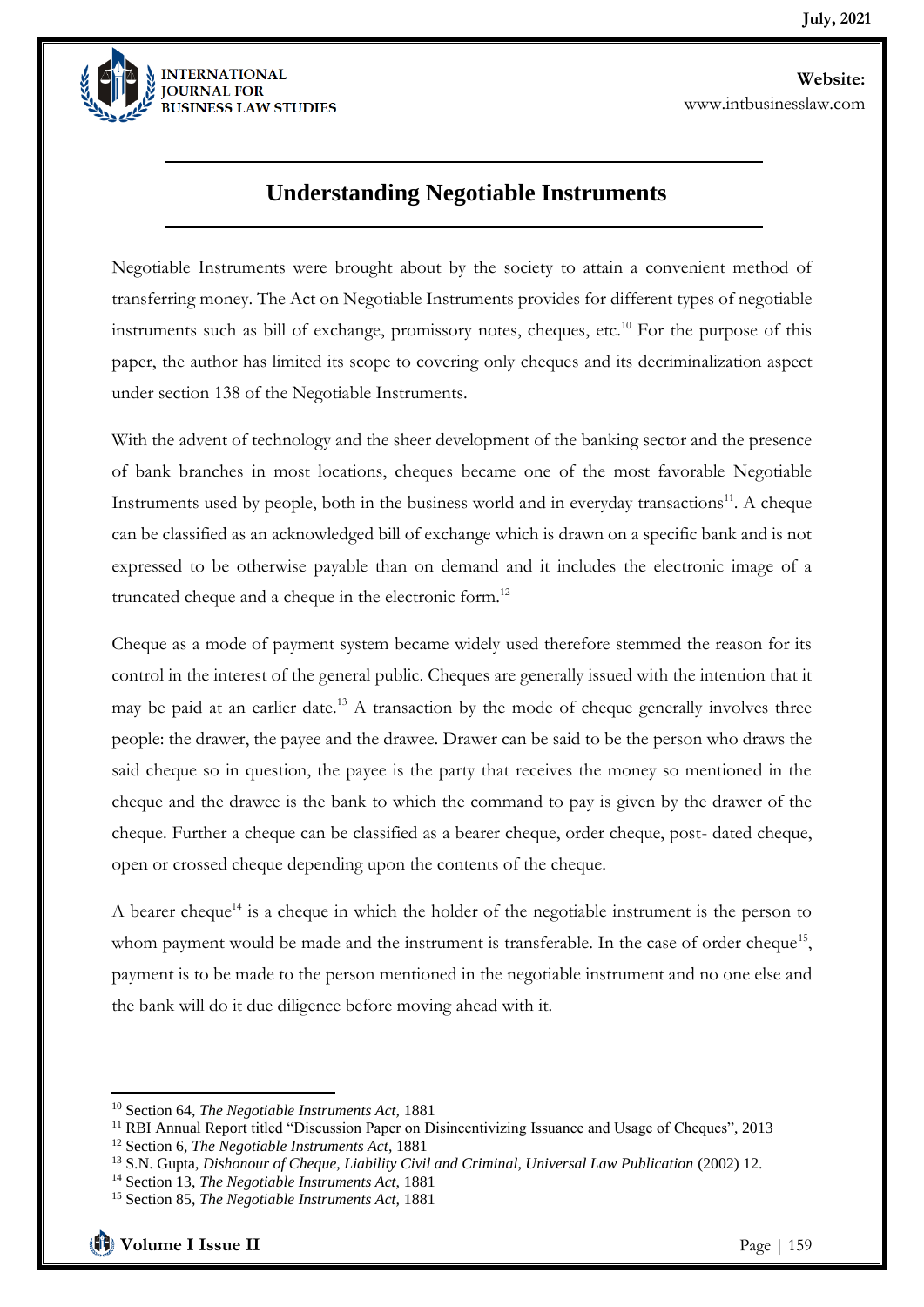

A post- dated cheque is a type of cheque in which the encashment date is of a later date, and which cannot be processed at the present time even though all the particulars maybe right. An open cheque is a cheque which is not crossed, and which can be cashed from the bank and is also transferable. A crossed cheque<sup>16</sup> is the most-safe method in which the cheque is crossed by drawing two parallel lines and by writing the name of the account holder between them as it ensures that the money is transferred to the person directly in his or her bank account and not to the person presenting it, and such cheques will only be able to be encased at the drawees bank.

# **Understanding Section 138 of the NI Act**

Section 138 caters to that set of population who pursuant to a business transaction are issued a cheque, but later on, when the holder of the same goes ahead to collect the money so due by depositing the same in the bank, the bank dishonors it due to a variety of reasons like insufficiency of funds, account closed, etc. Section 138 of the NI Act attracts criminal liability for dishonor of cheques by providing to the holder of the instrument to prosecute criminally for the offense and the said section within itself contains a jail term of maximum two years.<sup>17</sup> The criminal punishment for the offense of dishonor was brought in by the amendment made in **Banking, Public Finance**  Institution and Negotiable Instruments Laws (Amendment Act), 1988.<sup>18</sup> The amendment was brought in as the act of dishonor of cheque leads to financial instability in business and immense loss and inconvenience to the payee as he/ she obtained the instrument in trust and bona fide faith. Section 138 is also made de hors mens rea and is considered a deemed offense as the Parliament wanted to strengthen the use of cheques as a viable mechanism of payment in commercial trade deeming it necessary to be free from the mandatory requirement of proving mens rea as for one mens rea is an absolute sine qua none in cases which are criminal in nature, which the Parliament wanted to do away with in the case of cheque bounce cases under Negotiable Instruments.<sup>19</sup>

<sup>16</sup> Section 123, *The Negotiable Instruments Act,* 1881

<sup>17</sup> Section 138, *The Negotiable Instruments Act,* 1881

<sup>&</sup>lt;sup>18</sup> The present amendment to the Negotiable Instruments Act, 1881 was brought in with the objective to prevent dishonour of cheques and to ensure credibility and trust in the business community.

<sup>19</sup> Lok Sabha Debates titled "Discussion on the Resolution of Negotiable instruments Act, 1881." Available at https://indiankanoon.org/doc/71112813/ (last visited 12 Feb 2021).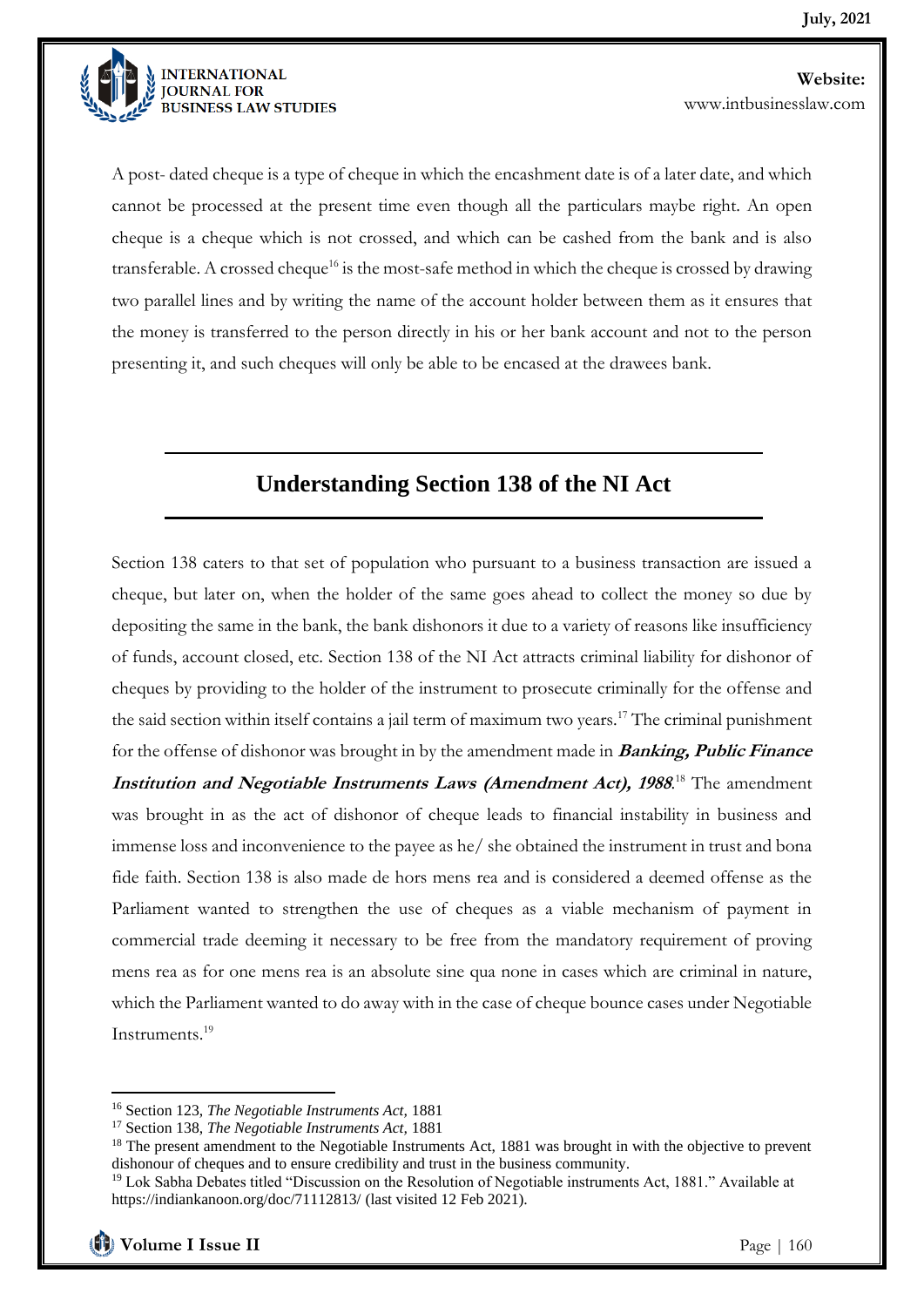

The law further carves out de hors mens rea further in both the succeeding sections of the Negotiable Instrument as section  $139^{20}$  of the same Act creates a presumption in favor of the holder in due course, that he/ she may have received the same in discharge of a just liability and the succeeding section of the NI, that is section 140 states and clarifies that in no circumstances it would be available for the drawer to defend himself on the ground that he had no idea that the cheque so made would be dishonored. Further section 138 in itself clears that the offense is committed as soon as the drawee bank returns the duly presented cheque.

The objective of section 138 is two-fold. Firstly, to promote efficiency in the banking system which is already infused with a variety of payment systems and their consequent frauds and secondly, to ensure credibility which again is a major cause of concern as a result of a wide variety of payments systems.<sup>21</sup> In the case of *Modi Cements v. Kuchil Kumar Nandi<sup>22</sup>* the court had emphasized on the need for enacting a legislation so as to incorporate the concept of strict liability with regard to the financial instrument used as a means of credit in the business of trade and commerce by providing due sanctity to the instrument so used in the day-to-day business transactions and therefore as a result of the same the Parliament had come up with the amendment to criminalize the said section and brought sections 138- 142 to catering the same.

Further in the case of *Dalmia Cement v. M/S Galaxy Trades and Agencies Ltd.<sup>23</sup> and Others* the court held that section 138 of NI Act was never enacted with the purpose of protecting unscrupulous drawers who never intended to honor the cheques issued by them but for the purpose of punishing them for their unscrupulous actions and in fact to protect honest men who so dealt with them in a commercial capacity. It can be further said that this section only targets those unscrupulous drawers and not honest persons and therefore there doesn't exist a need to decriminalize it. The fact that the credibility of cheques were degraded grossly in the past couple of decades was one of the foremost reasons behind the legislative trying to re-establish the credibility and reliability to cheques as a principal form of payment made as an alternative to cash transactions<sup>24</sup> by enacting section 138 which creates a criminal liability on the drawer of the said cheque.

<sup>20</sup> Negotiable Instruments Act, 1881.

<sup>21</sup> RBI Paper titled "Payments System in India" available at

[https://rbidocs.rbi.org.in/rdocs/Publications/PDFs/PSSBOOKLET93D3AEFDEAF14044BC1BB36662C41A8C](https://rbidocs.rbi.org.in/rdocs/Publications/PDFs/PSSBOOKLET93D3AEFDEAF14044BC1BB36662C41A8C.PDF) [.PDF](https://rbidocs.rbi.org.in/rdocs/Publications/PDFs/PSSBOOKLET93D3AEFDEAF14044BC1BB36662C41A8C.PDF) (last visited 12th August 2021).

<sup>22</sup> Modi Cement Ltd. v. Kuchil Kumar Nandi, (1998) 3 SCC 249.

<sup>&</sup>lt;sup>23</sup> M/s Dalmia Cement (Bharat) Ltd. v. M/s Galaxy Traders and Agencies Ltd., AIR 2001 SC 676.

<sup>24</sup> Sen Gupta*, Negotiable Instruments Act 1881*, Kamal Law House (1998) 450.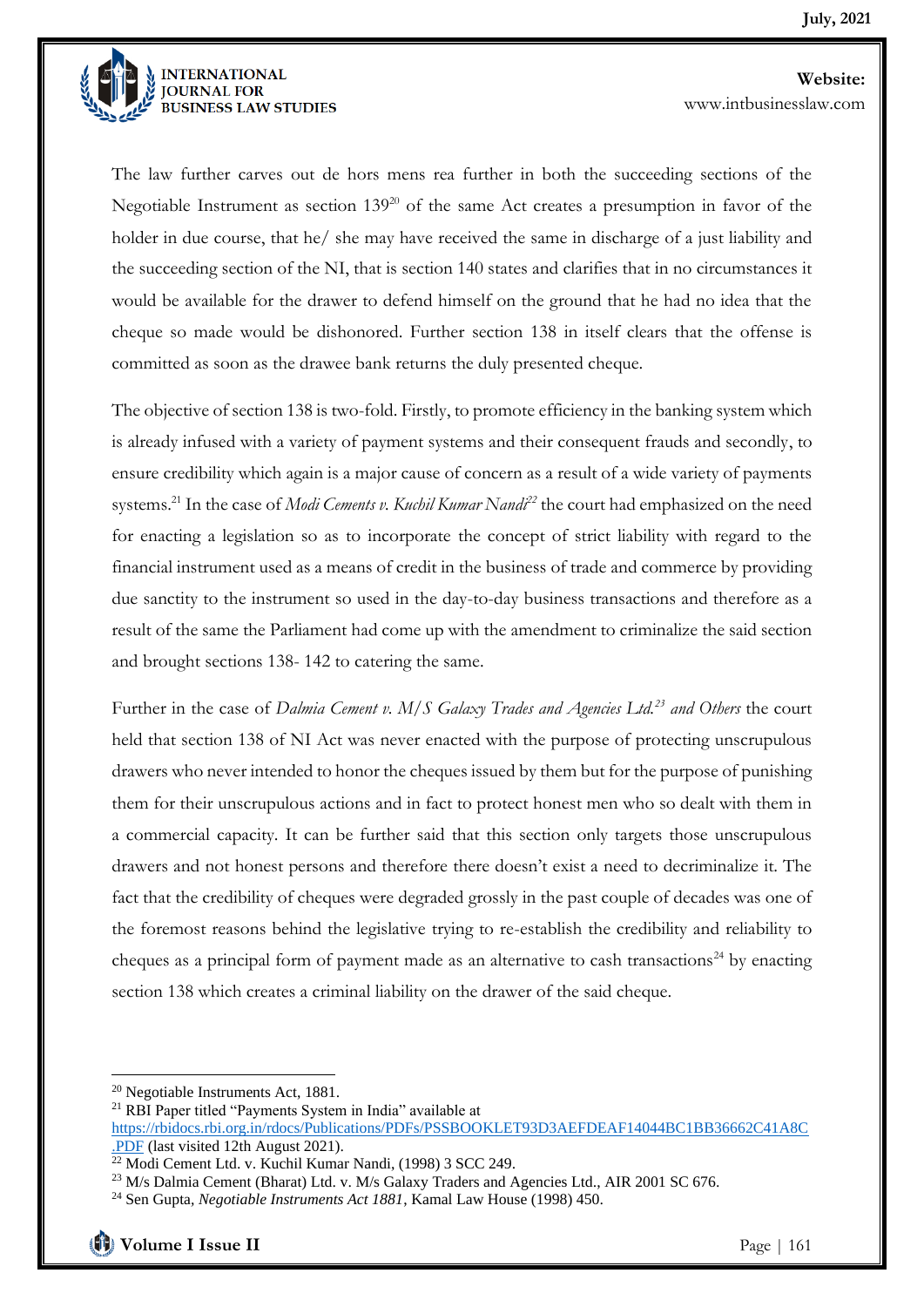

www.intbusinesslaw.com

In fact, the whole objective of bringing section 138 of the NI Act was to bring efficiency and making sure of liability in transactions operating via cheques in cases of default or wrongdoings on the part of the drawer.<sup>25</sup> The section is against the very idea of protecting any unscrupulous drawer who do not honor their side of the bargain and impose strict liability.<sup>26</sup> Courts have often times opined that the main object of incorporation of this section is to recover money and criminal liability is to be only exercised when faced with a case involving willful default.<sup>27</sup>

### **The Argument Against the Proposal to Decriminalize**

The act of decriminalization of the act of dishonoring of cheque under section 138 of NI Act is not desirable due to a variety of reasons founded well not only on the grounds of rationale and logic but also on factors like, time and money, among other considerations. The paper aims to analyze the same in this section.

Firstly, section 138 of the NI Act gives ample time for an honest drawer of the cheque to pay the amount due.<sup>28</sup> The provision lays down various mechanisms that allow the drawer to make right what has been wronged by him. Secondly, the law further makes the person liable only in circumstances wherein there existed and exists a legally enforceable debt and not when the cheque is furnished as a form of security. The paper delves into the grounds so stated in greater detail as follows:

# **1- Existence of Essential Ingredients to Constitute an Offense under Section 138 of the NI Act.**

In the landmark case of *Kusum Ingots and Alloys Ltd. v Pennar Peterson Securities Ltd.<sup>29</sup>* the Court held that the necessary pre-conditions should be met to constitute an offense under section 138 of NI Act. Section 138 of Negotiable Instruments Act 1881 states and explains Dishonour of cheque for insufficiency, etc., of funds in the account. It defines as follows:

<sup>25</sup> Modi Cement Ltd. v. Kuchil Kumar Nandi, (1998) 3 SCC 249.

<sup>&</sup>lt;sup>26</sup> M/s Dalmia Cement (Bharat) Ltd. v. M/s Galaxy Traders and Agencies Ltd., AIR 2001 SC 676.

<sup>27</sup> Damodar S. Prabhu v. Sayed Babalal H., AIR 2010 SC 1907.

<sup>&</sup>lt;sup>28</sup> Palash Taing, (2020), Decriminalization Of Criminal Offence Under Section 138 Of Negotiable Instruments Act, 1881 https://www.mondaq.com/india/crime/966664/decriminalization-of-criminal-offence-under-section-138-of-negotiable-instruments-act-1881 (last visited 20th Feb, 2021).

<sup>&</sup>lt;sup>29</sup> Kusum Ingots and Alloys Ltd. v. Pennar Peterson Securities Ltd., (2002) 2 SCC 745.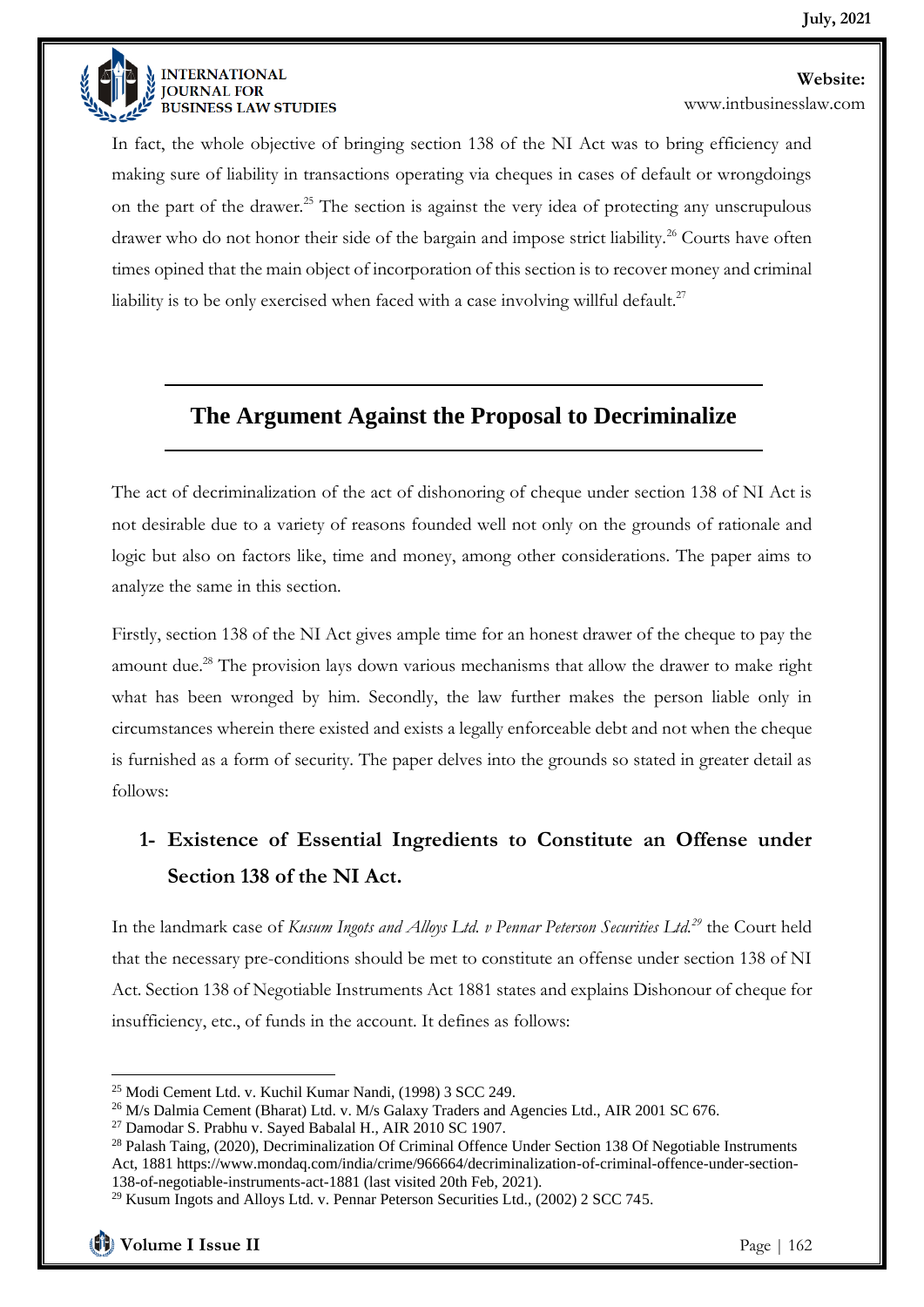

*"Where any cheque drawn by a person on an account maintained by him with a banker for payment of any amount of money to another person from out of that account for the discharge, in whole or in part, of any debt or other liability, is returned by the bank unpaid, either because of the amount of money standing to the credit of that account is insufficient to honour the cheque or that it exceeds the amount arranged to be paid from that account by an agreement made with that bank, such person shall be deemed to have committed an offence and shall, without prejudice to any other provision of this Act, be punished with imprisonment for [a term which may be extended to two years'], or with fine which may extend to twice the amount of the cheque, or with both."*

**Provided that nothing contained in this section shall apply unless***—*

*1."The cheque has been presented to the bank within a period of six months from the date on which it is drawn or within the period of its validity, whichever is earlier;"*

*2."The payee or the holder in due course of the cheque, as the case may be, makes a demand for the payment of the said amount of money by giving a notice; in writing, to the drawer of the cheque, [within thirty days] of the receipt of information by him from the bank regarding the return of the cheque as unpaid; and"*

*3."The drawer of such cheque fails to make the payment of the said amount of money to the payee or, as the case may be, to the holder in due course of the cheque, within fifteen days of the receipt of the said notice.* 

It can be argued that the above- mentioned ingredients are essential and sine qua non to proceed with a lawsuit whether in the nature of civil or criminal in a court of law and only after these conditions are met the suit can be instituted.<sup>30</sup>

#### **2- Cheque as a Negotiable Instrument is used as a Means of Credit.**

Generally, the common trade practice has been to use cheque as a means of credit $31$  rather than as a means of making payment. Often times the issuer of the cheque issues it in lieu of goods and often it the case so that it is issued post- dated and as a means of security. It can be inferred that the decriminalization of the section would pave way for the dishonest and unscrupulous drawers to escape penal accountability for their actions altogether, firstly, in the capacity as to the issuer of the cheque and secondly, on its subsequent dishonor.

<sup>&</sup>lt;sup>30</sup> Kusum Ingots and Alloys Ltd. v. Pennar Peterson Securitties Ltd., (2002) 2 SCC 745.

<sup>31</sup> S. Krishnamurthi Aiyar, Law Relating to the Negotiable Instruments Act, Universal Law Publishing (2012) 19.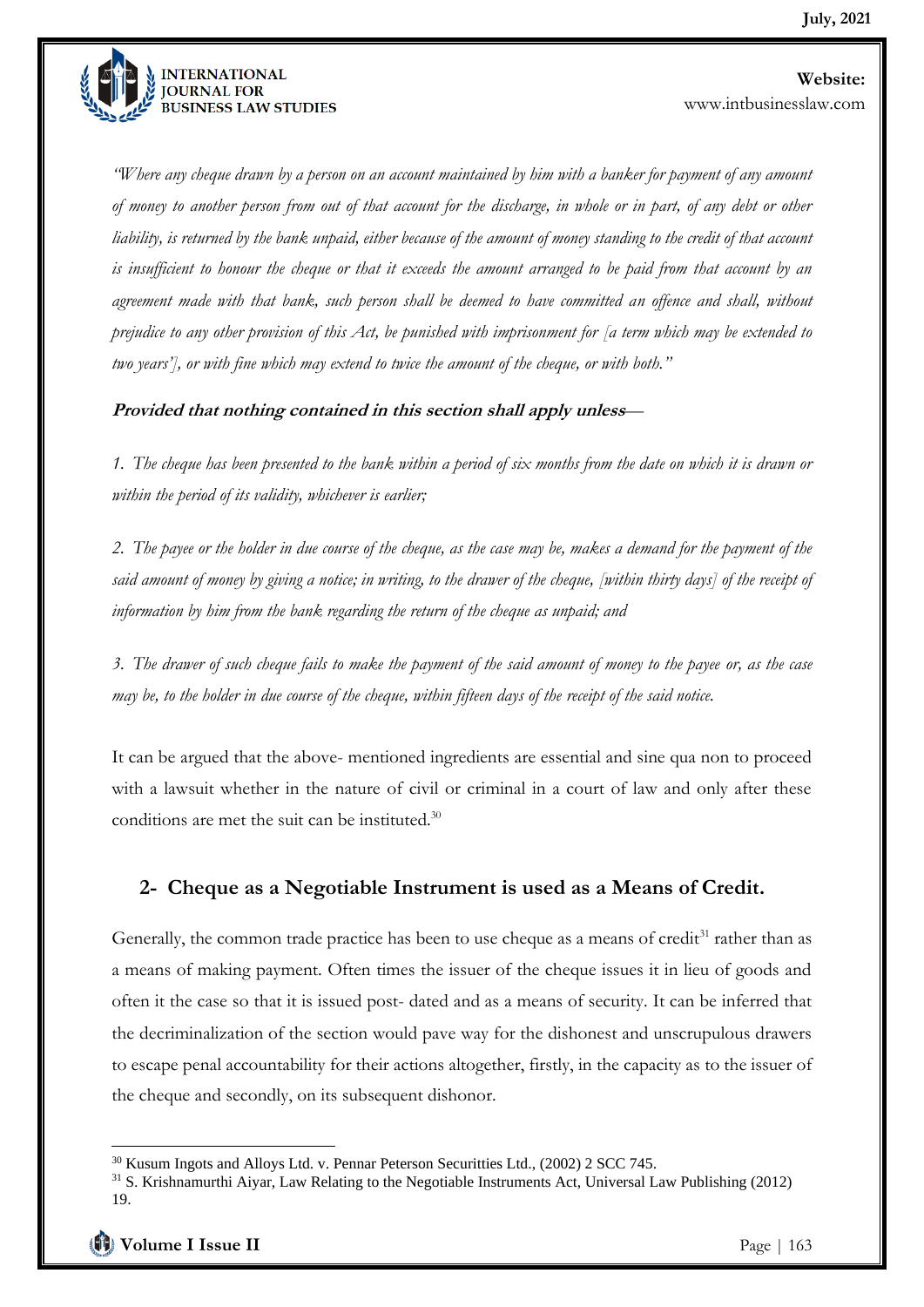

#### **3- Due Recourse for an Honest Drawer of a Cheque**

If anything, the law provides with respect to the drawer of a cheque under Negotiable Instruments is the timely recourse to prevent honest drawers from implicating in cheque bounce cases. The law states clearly that only after notice has been given titled "Notice as to Demand" to the Drawer of such a cheque whose cheque has so been so defaulted upon and his further refusal to pay the money within 15 days the offence will be deemed to have been committed and section 138 will be attracted. The drawer has been given sufficient time, that is the period of 15 days to make the payment so due to the payee and not face any criminal action.

Further, the NI Act under section 147 makes the offense compoundable and further helps the drawer to escape prosecution by settling the case at any stage of the trial. The court also has the inherent power to settle the case if in its opinion there exists elements of settlement despite the prosecution demanding criminal action or jail time to be involved. It can be said that an honest drawer of a cheque can never be falsely implicated as there are enough safeguards to protect him under various acts covering the regulation and working of Negotiable Instruments.<sup>32</sup>

#### **4- The Removal of Fear<sup>33</sup>**

It undoubtedly can be said that the fear of criminal litigation and imprisonment is the precipitating factor behind making timely payments of cheques. It is also the reason why most cases get settled in the initial stages of criminal proceedings and some even before the case is duly instituted before the court as the fear of imprisonment looms over the defaulter/ drawer of such cheques.<sup>34</sup> The prosed law for decriminalization of the section will remove the fear and as a consequence, there is bound to be a steep rise in the number of cases involving such defaults and the original objective of the government, that is unclogging of the court system and ease of doing business ranking will be obviously defeated. Further, cheque as a negotiable instrument will lose its well-founded value and faith in the market. Gradually the trust that was so accorded to cheques will erode and we could see a gradual decrease in the number of transactions that would be carried through the means of cheque as a negotiable instrument.

<sup>&</sup>lt;sup>32</sup> Krishnan Singhania (2019), Section 138 of the Negotiable Instrument: An Overview accessible athttps://www.mondaq.com/india/financial-services/812822/section-138-of-negotiable-instruments-actoverview (last visited 10th Feb, 2021).

<sup>&</sup>lt;sup>33</sup> 213<sup>th</sup> Law Commission Report (2018).

<sup>34</sup> Yashika Saravria (2021), Decriminalising The Offence Of Dishonour Of Cheque: Why Not Desirable?https://www.mondaq.com/india/financial-services/955680/decriminalising-the offence-of-dishonourof-cheque-why-not-desirable (last visited 12 Feb 2021).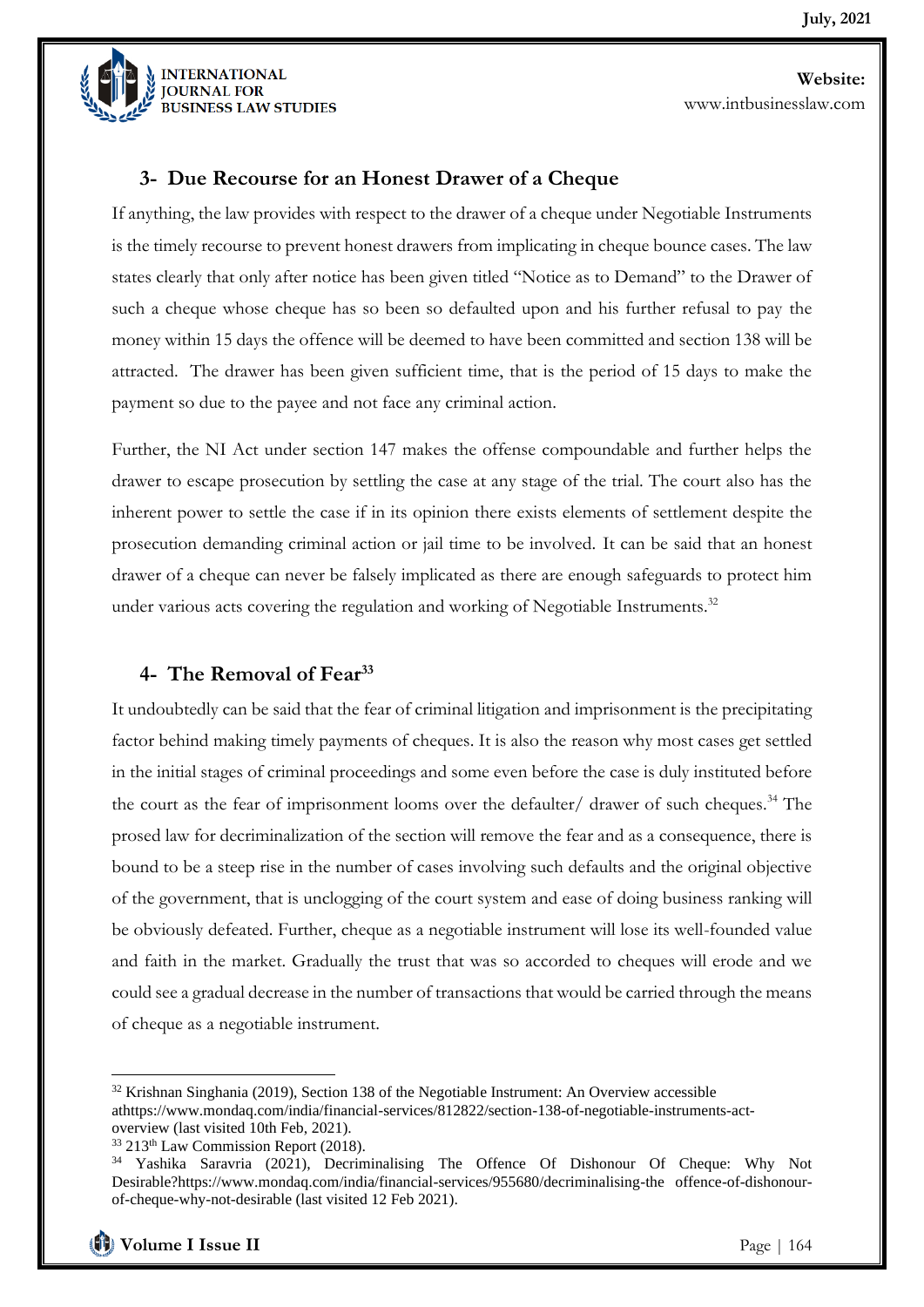

#### **5- Failure of the objective of the Negotiable Instruments Act.<sup>35</sup>**

The reason and objective for bringing about the said proposal does not go hand in hand as it nowhere seems to decrease the burden on businesses and in fact takes away the confidence of the businesses and traders which was so instilled when the act of dishonor of cheque was made a criminal offense. Further when courts hear matter with respect to imposition of criminal liability the mens rea or malafide intention is given due importance and only if their existed malafide or criminal intent for the purpose of non- compliance of cheque dishonor, only then the accused will be made criminally liable or guilty.

The courts do not go ahead with a criminal charge if the non -compliance is due to negligence or inadvertent omission on the part of the accused. Further one is made guilty on criminal grounds only when the offense has been committed in a habitual manner.

Regard being given to the manner in which one is convicted criminally under section 138 of NI Act, the proposed decriminalization proposal of section 138 of NI Act is unjustified. Further it is advised that government should refrain from making any changes to the NI Act which has the capacity to blow the sanctity of cheques, banking sector, businesses, and common citizens of the country who treat cheques as a guaranteed and secure system of payment.<sup>36</sup> The proposed decriminalization has the capacity to throw the whole system of an ideal secure payment system down the gutter, defeating the very purpose for which this section was enacted by the Indian Parliament.<sup>37</sup>

The proposed decriminalization would only render the system toothless and without a proper forum where the victim can approach for violation of his rights and unjust treatment. The move will lead to disgruntled citizens who would be unjustly bothered for no fault of theirs. One can only imagine that when in a situation where the offense is criminal in nature, so many defaults happen, presently covering  $20\%$ <sup>38</sup> of all litigation matters in various courts of the country then how would the situation be in a world where the offense is decriminalized and only a civil penalty is levied.

<sup>&</sup>lt;sup>35</sup> The object of the Negotiable Instruments Act, 1881 especially in Chapter XVII is to promote the efficacy of the banking operations and to ensure credibility in transacting business through cheques.

<sup>36</sup> S. Krishnamurthi Aiyar, *Law Relating to the Negotiable Instruments Act*, Universal Law Publishing (2012) 15.

<sup>37</sup> Modi Cements Ltd. Kuchil Kumar Nandi, (1993) 3 SCC.

<sup>38</sup> See, 213th Law Commission Report, November 2008.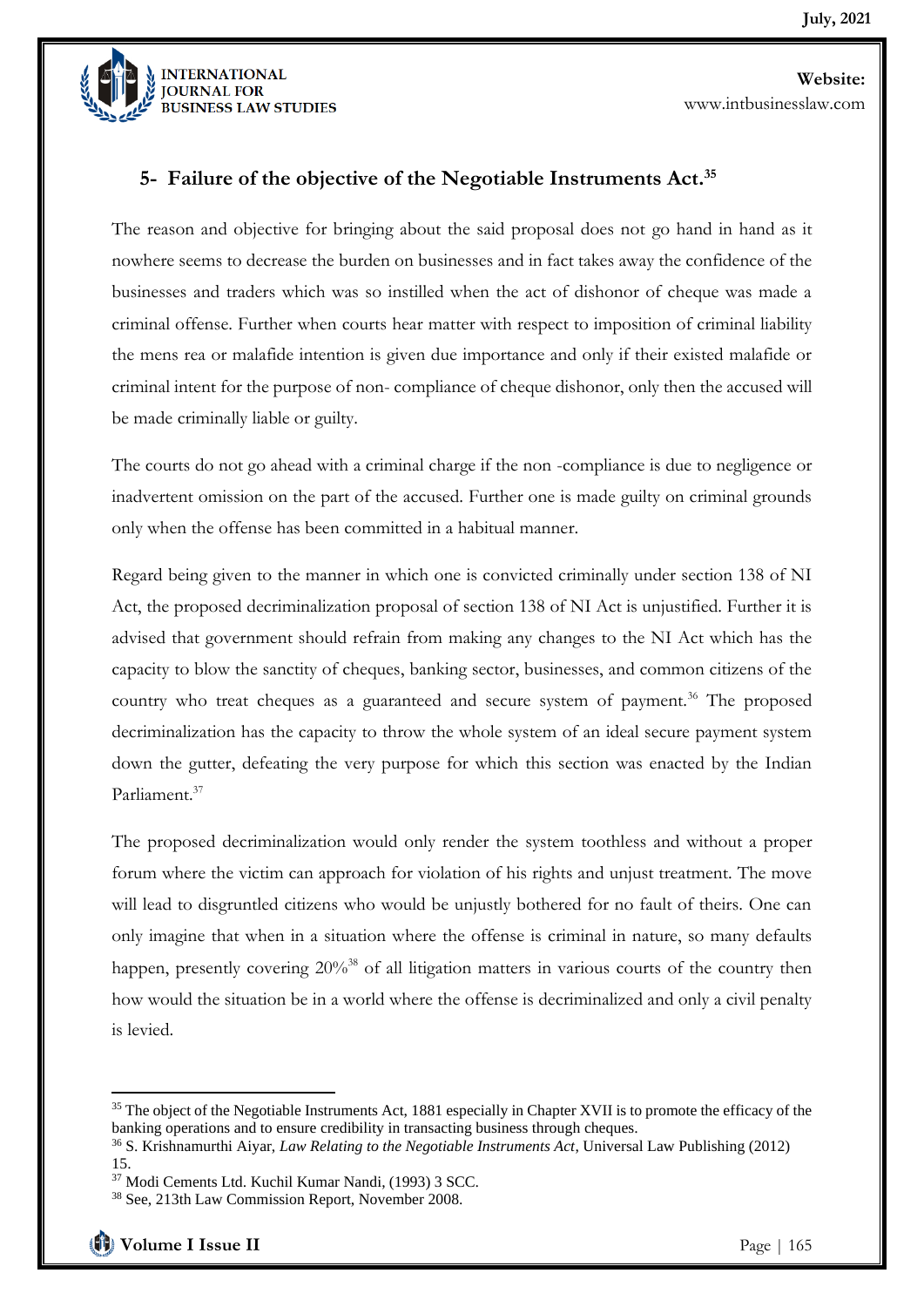

**Website:**  www.intbusinesslaw.com

#### **6- Costly Affair**

Apparently, the cost of proceeding is far lesser when instituted by the payee under section 138 of the NI as compared to when instituted in civil courts. Upon decriminalization of the offense of cheque bounce the holders of such cheques would have to turn to civil courts for any relief, this in turn would add to the workload of civil courts as it will see an exponential rise in cheque bounce cases before it.<sup>39</sup>

Further in criminal proceedings, usually the holder of the cheque may demand an interim compensation of 20% of the total amount of the cheque under section 143A, decriminalization would take away this right of the holders to recover such sums, which it could have been easily obtained under the above- mentioned section in a trial court. The brunt of decriminalization will be mostly faced by poor litigants, employee belonging to the marginalized sections and they would find it extremely difficult to afford costly and time- consuming civil remedies to recover the amount that has been so due to them from the drawer of the negotiable instrument.<sup>40</sup>

#### **7- Time Duration**

Normally a large number of criminal complaints instituted under section 138 is settled and compounded well before the first date of hearing or in the initial stages of the court proceedings due to fear of imprisonment. Therefore, it can be said that the object and purpose of the offense being criminalized is achieved for most part of cases instituted for criminal prosecution. With the decriminalization of the offense, litigants have to resort to civil courts and its remedies, often instituting a suit for recovery which are time consuming.

Even in cases where courts have adjudicated the matter and judgment has been given, the process of obtaining the court decree as well its successful execution will be cumbersome and a long-drawn battle. The alternative remedy involving institution of civil proceedings for cheque bounce cases is not only costly as court fee payable for filing of criminal complaint is lesser<sup>41</sup> as compared to when a case is filed in civil courts but also time consuming.<sup>42</sup>

<sup>39</sup> Satya Prashanth (2020), Critical Analysis of Section 138 of the Negotiable Instruments Act

http://www.legalserviceindia.com/legal/article-1558-critical-analysis-of-section-138-of-negotiable-instrumentsact.html (last visited 30th Feb, 2021).

<sup>40</sup> Law Commission of India Report titled "Fast Track Magisterial Court for Dishonoured Cheque cases" available a[t https://lawcommissionofindia.nic.in/reports/report213.pdf](https://lawcommissionofindia.nic.in/reports/report213.pdf) (last visited 15th April 2021).

<sup>41</sup> Court Fees Act, 1870.

<sup>42</sup> 1998 (3) SCC 249.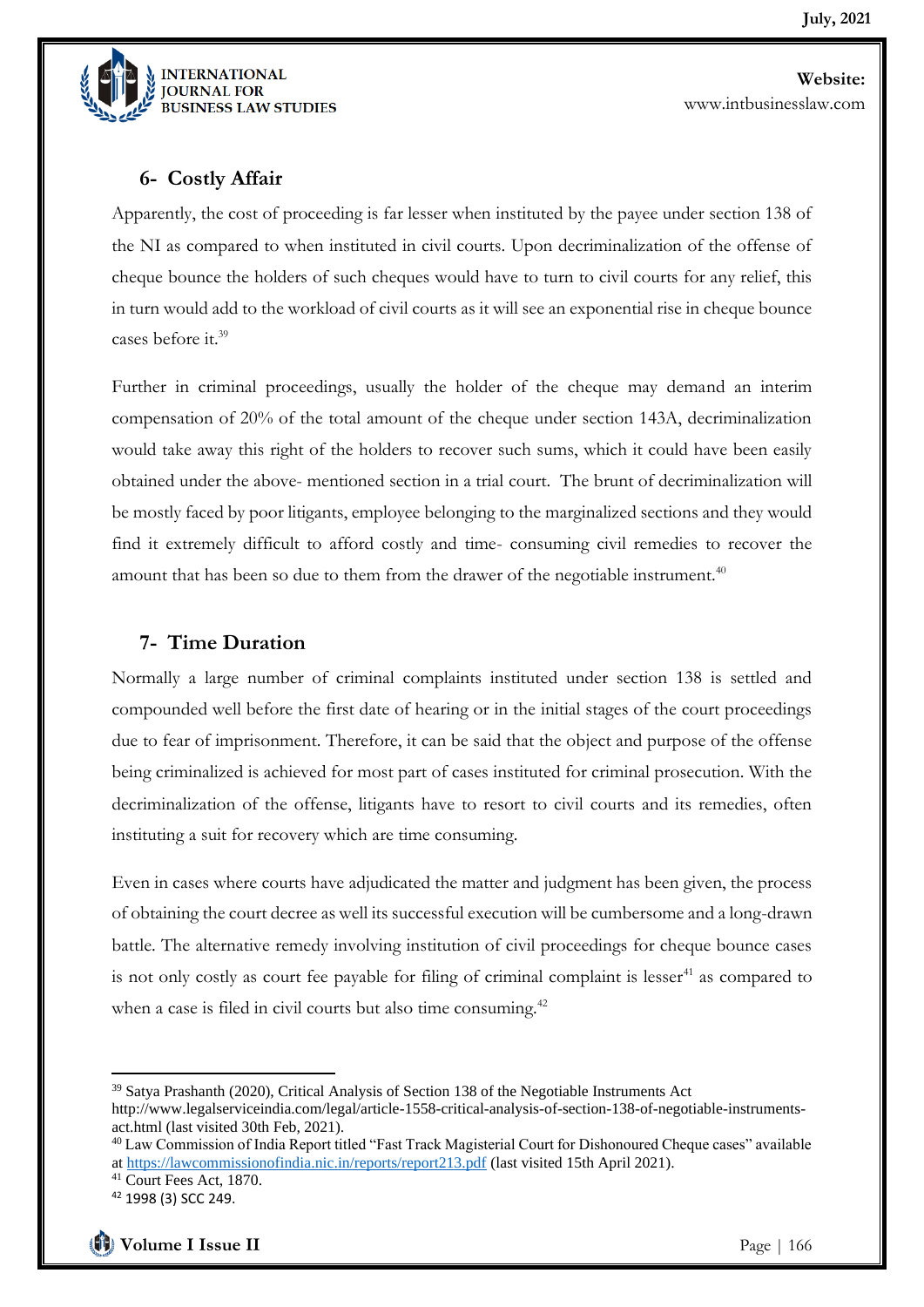

# **Critical Analysis**

The above proposal to decriminalize defeats the very purpose for which the sections 138- 142 of the NI Act were brought in by the government in the year 1988<sup>43</sup> and the act was so amended to the extent, to include the same, as the government wanted to stablish financial discipline in the day-to-day business dealings and to in fact encourage efficiency of banking and business operations. Decriminalization of section 138 would basically mean that the issuer of the cheque who has defaulted his liability from making any payment towards the other party is freed from any kind of criminal liability despite performing an act of cheque dishonor maliciously or with mala fide intention.

It is speculated and rightly so that removal of criminal liability on the commission of the said offense would exponentially increase chances of no recovery and for that matter payment of dues, in the process creating a threat to public security and justice system in the country. It was observed by the Supreme Court in the case *Rajesh Laxmichand Udeshi v. Pravin Hiralal Shah<sup>44</sup>* that the whole objective of section 138 r/w 139 was to prevent abuse of banking system to commit fraud. The above act of decriminalization will take us back several decades back rather and the progress made till now in the banking system will go in vain.

It also has to be understood that the dishonor of cheque by a bank leads to incomputable loss both for the payee and the business environment in the nation and abroad and many businesses and its operations is affected and disturbed as a result of it, causing both irreparable loss and setback<sup>45</sup> as the whole reliability of the business deal is affected both within and outside the nation.

It is very important for the government and concerned ministries to keep the trust in the banking operations of the country and the same can only be achieved when the government shows seriousness and is able to provide due mechanisms for the addressal of such disputes in a time bound manner and providing adequate punishment for the crime which has been committed maliciously and with mala- fide intention by the person concerned.

<sup>43</sup> Banking, Public Finance Institution and Negotiable Instrument laws (Amendment) Act, 1988.

<sup>44</sup> Rajesh Laxmichand Udeshi v. Pravin Hiralal Shah, Appeal (L) No.202 of 2012.

<sup>45</sup> Goa Plast (P) Ltd. v. Chico Ursula D'Souza, (2004) 2 SCC 235.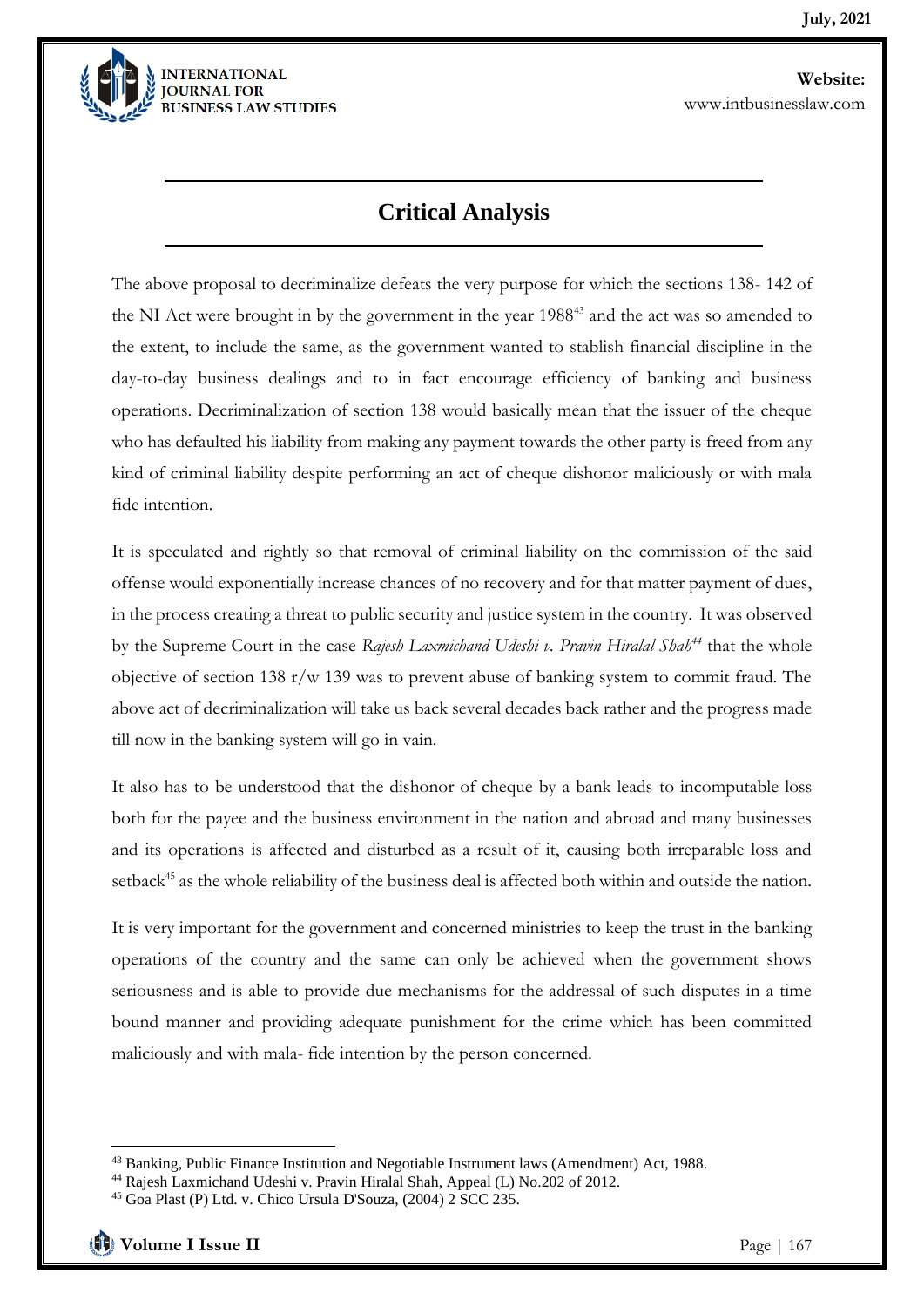

As with every crime, punishment serves as a deterrent factor behind non- commission of a crime, and in the present case, the criminal provision for jail time coupled with other factors like fine and litigation charges are the main reasons for timely payment of cheque, thus it is advisable that the government do not take away the very provisions which help the country to have a secure, credible and safe environment to make timely payments.

## **Suggestions & Recommendation**

The author of the paper sincerely believes that the proposal to decriminalize will not solve the problem of cheque bounce and cheques issued with mala fide intention. The provision of section 138 was itself brought in the year 1988 by way of amendment to ensure credibility and public trust in the system of banking operations.<sup>46</sup> It should be kept in mind that most of the matters which are criminally prosecuted pertaining to cheque bounce are settled in the initial stages of proceedings and some are even settled before the proceeding starts and also some are compounded when matter is listed before the court.

The object of the act is to not criminally prosecute but to prevent unscrupulous persons from taking undue advantage of an honest person. The fear of criminal proceeding in the form of jail time prevents to a large extent the commission of the said offence and therefore the researcher of the paper thinks that this provision should be retained and further should not be decriminalized.

The author of the present paper recommends pursuant to the study undertaken on the topic the following suggestions:

- 1. The government should refrain from decriminalization of section 138 of the Negotiable Instrument in light of reasons stated above.
- 2. The government, should by legislation, incorporate process for speedy disposal of cases related to cheque bounce and create a fixed time limit for the court to hear and decide the matter.
- 3. The government should also appoint ad- hoc judges to clear the increasing pile of cases pertaining to negotiable instruments as 1/5th of all cases in the judiciary pertain to cheque bounce.

<sup>46</sup> 213th Law Commission Report, November 2008.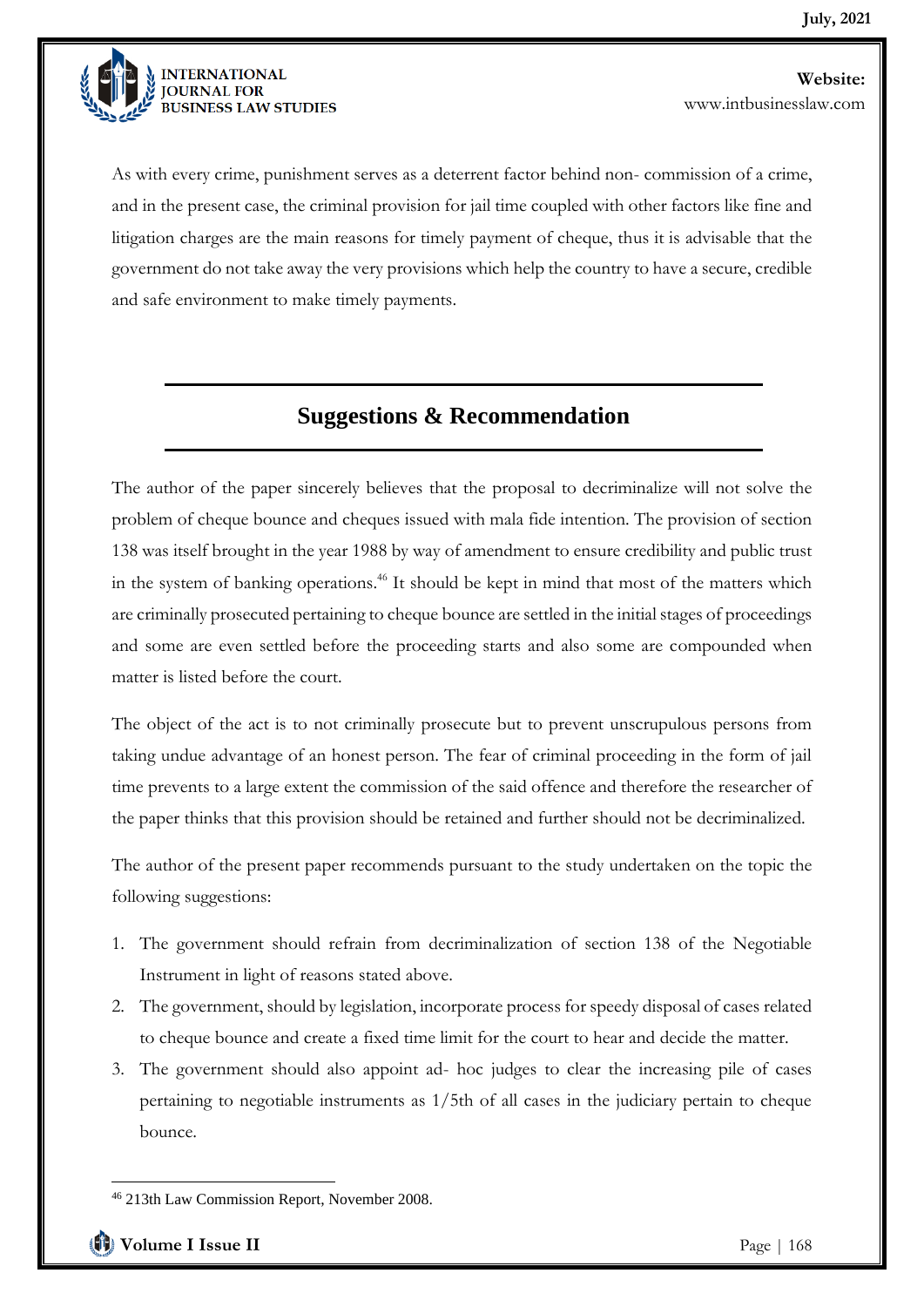

4. The government should create additional courts to deal with matters pertaining to cheque bounce so as to free up the lower judiciary of such matters as most of the cases, presently 38 Lakhs in number are lodged there. $47$ 

5. Additional guidelines for making payment can be issued by the government, such as making payment through the online mode like NEFT, etc. which will leave no issues like bounced cheque and in turn would make the banking system more efficient, fast, reliable and safe.<sup>48</sup>

Further it is also recommended that the government should explore other measures to ease the doing of business ranking in the world rather than fostering a system where the creditors lose their confidence and credibility in the system and the very reason for which section 138 was incorporated is done away with and the objectives of NI Act not given due regard in terms of ensuring credibility and fostering trust in the banking operations in the country.

It has to be understood that good rankings can be achieved via other whole wide range of measures, but the trust and confidence once lost can never be brought back and therefore we should think rationally and act with a great sense of caution before we act on matters involving banking operations and the same should be done even more so when it has direct nexus with the economic growth and development of the country as a whole.

<sup>47</sup> See, 213th Law Commission Report, November 2008.

<sup>48</sup> S. Krishnamurthi Aiyar, *Law Relating to the Negotiable Instruments Act*, Universal Law Publishing (2012) 15.